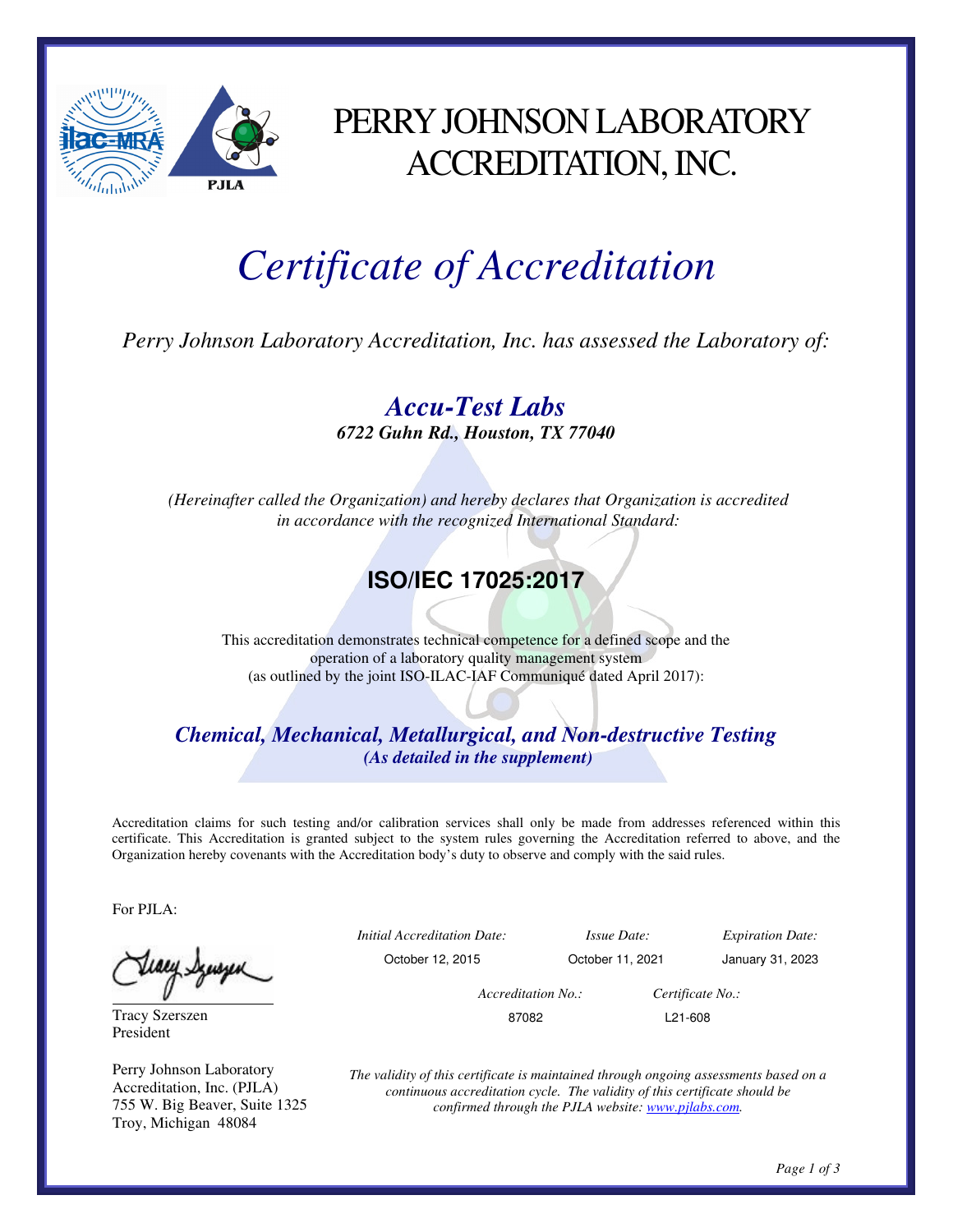

*Certificate of Accreditation: Supplement* 

**Accu-Test Labs**  6722 Guhn Rd., Houston, TX 77040

Contact Name: Ashley Shelfer Phone: 713-460-3655

*Accreditation is granted to the facility to perform the following testing:*

| <b>FIELD</b><br><b>OF TEST</b>             | <b>ITEMS, MATERIALS</b><br><b>OR PRODUCTS</b><br><b>TESTED</b>                                 | <b>SPECIFIC TESTS OR</b><br><b>PROPERTIES MEASURED</b>                                                                     | SPECIFICATION,<br><b>STANDARD</b><br><b>METHOD OR</b><br><b>TECHNIQUE USED</b>        | RANGE (WHERE APPROPRIATE) AND<br><b>DETECTION LIMIT</b>                                                                                                                   |
|--------------------------------------------|------------------------------------------------------------------------------------------------|----------------------------------------------------------------------------------------------------------------------------|---------------------------------------------------------------------------------------|---------------------------------------------------------------------------------------------------------------------------------------------------------------------------|
| Chemical <sup>F</sup>                      | Carbon and Alloy,<br>Stainless Steel,<br>Nickel Alloy,<br>Aluminum, Cast<br>Iron, Cobalt Alloy | <b>Elemental Composition</b><br>by Optical Emission<br>Spectroscopy                                                        | ASTM A751                                                                             | C, Mn, P, S, Si, Cr, Mo, Ni, Cu, Co,<br>Nb, V, Al, Ti, Pb, B, Fe, Sn, W, Mg,<br>Ca                                                                                        |
|                                            | Steel, Iron, Nickel,<br>and Cobalt Alloy                                                       | <b>Elemental Composition</b><br>by Combustion                                                                              | ASTM E1019                                                                            | C: 0.005 $%$ to 4.5 $%$<br>S: 0.000 4 % to 0.011 %<br>N: 0.001 % to 0.4 %<br>O: 0.001 % to 0.012 1 %<br>H: 0.000 1 % to 0.001 %                                           |
| Mechanical <sup>F</sup>                    | Metallic Materials -<br>Charpy Impact                                                          | <b>Energy Absorbed</b><br>$(Ft \cdot lbs)$<br>Percentage Shear<br>Fracture<br><b>Lateral Expansion</b>                     | ASTM A370                                                                             | 270 lb<br>400 lb                                                                                                                                                          |
|                                            | Metallic Materials -<br>Hardness                                                               | <b>Brinell Hardness</b>                                                                                                    | <b>ASTM E10</b>                                                                       | 3 000 kgf<br>178 HBW to 400 HBW                                                                                                                                           |
|                                            |                                                                                                | <b>Vickers Hardness</b><br><b>Rockwell Hardness</b>                                                                        | <b>ASTM E384</b><br><b>ASTM E18</b>                                                   | 107 HV to 940 HV<br>22 HRC to 63 HRC<br>46 HRBW to 92 HRBW<br>74 HR15N to 90 HR15N                                                                                        |
|                                            | Metallic Materials -<br>Tensile                                                                | Tensile Strength,<br>Yield Strength,<br>Elongation<br>Reduction of Area                                                    | <b>ASTM A370</b>                                                                      | Load Cell Capacity: 18 000 lbf<br>Load Cell Capacity: 60 000 lbf<br>Load Cell Capacity: 120 000 lbf<br>Load Cell Capacity: 200 000 lbf<br>Load Cell Capacity: 400 000 lbf |
|                                            | <b>Fracture Toughness</b>                                                                      | Crack Tip Opening<br>Displacement (CTOD)<br>J-Integral $(JIC)$                                                             | BS 7448 Part 1 &<br>Part 2, ISO 12135<br>& 15653, ASTM<br>E1820                       | Specimen Geometry: SEN(B), C(T)<br><b>Test Temperatures:</b><br>-40 $\mathrm{^{\circ}F}$ to +72 $\mathrm{^{\circ}F}$<br>Loads: 400 lbf to 100 000 lbf                     |
|                                            | Metallic Materials-<br><b>Fracture Toughness</b>                                               | <b>KIC</b>                                                                                                                 | <b>ASTM E399</b>                                                                      | Specimen Geometry: SEN(B), C(T)<br><b>Test Temperatures:</b><br>$-40$ °F to $+72$ °F<br>Loads: 400 lbf to 100 000 lbf                                                     |
| Mechanical<br>(Metallurgical) <sup>F</sup> | <b>Metallic Materials</b>                                                                      | Grain Size<br>(Comparison),<br>Inclusion Content,<br>Microstructure,<br>Macrostructure,<br>Preparation, and Point<br>Count | <b>ASTM E112</b><br>ASTM E45<br>ASTM E407<br>ASTM E340<br><b>ASTM E3</b><br>ASTM E562 | Visual Evaluation                                                                                                                                                         |

*Issue: 10/2021 This supplement is in conjunction with certificate #L21-608 Page 2 of 3*